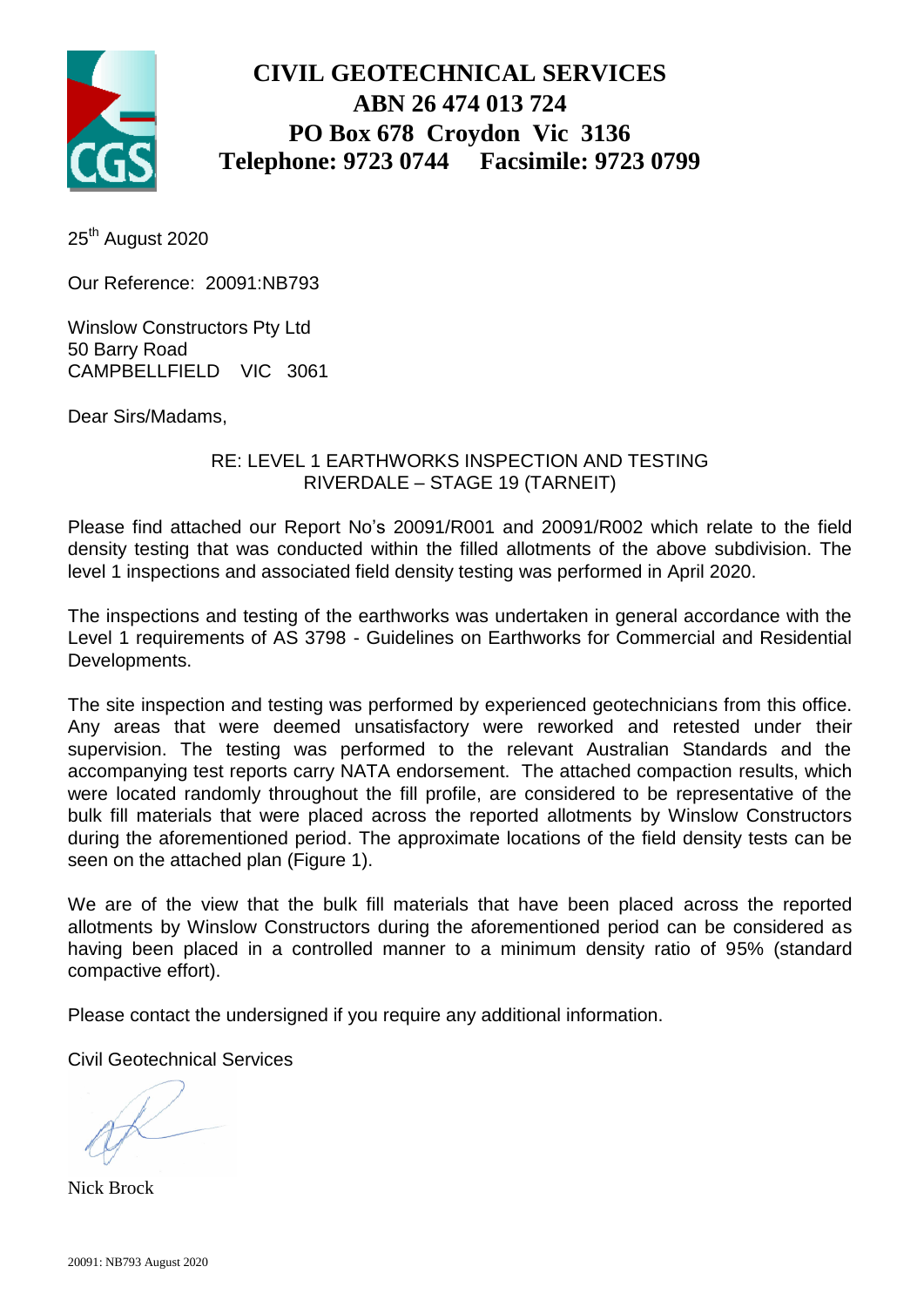# FIGURE 1

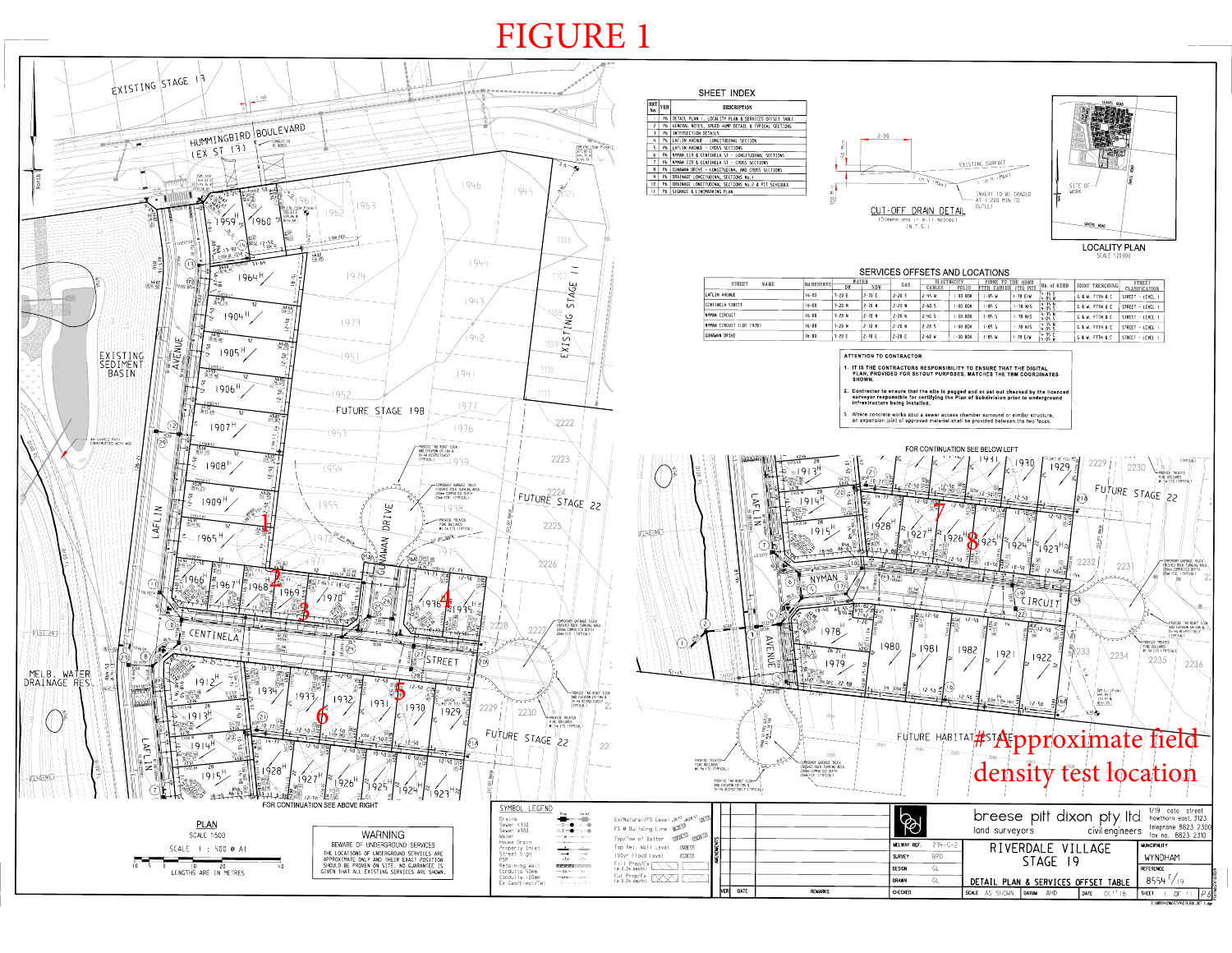

### **COMPACTION ASSESSMENT**

|                |                                                               |                                              |                  | Job No      | 20091       |  |
|----------------|---------------------------------------------------------------|----------------------------------------------|------------------|-------------|-------------|--|
|                | 20091/R001<br><b>CIVIL GEOTECHNICAL SERVICES</b><br>Report No |                                              |                  |             |             |  |
|                | 6 - 8 Rose Avenue, Croydon 3136                               |                                              |                  | Date Issued | 14/05/2020  |  |
| Client         |                                                               | WINSLOW CONSTRUCTORS PTY LTD (CAMPBELLFIELD) |                  | Tested by   | JB          |  |
| Project        | <b>RIVERDALE - STAGE 19</b>                                   |                                              |                  | Date tested | 01/04/20    |  |
| Location       | <b>TARNEIT</b>                                                |                                              |                  | Checked by  | <b>JHF</b>  |  |
|                |                                                               |                                              |                  |             |             |  |
| <b>Feature</b> | <b>EARTHWORKS</b>                                             | Layer thickness                              | $200 \text{ mm}$ |             | Time: 09:00 |  |
|                |                                                               |                                              |                  |             |             |  |
|                |                                                               |                                              |                  |             |             |  |

*Test procedure AS 1289.2.1.1 & 5.8.1*

| <b>Test No</b>                                       |                  | 1               | $\overline{2}$  | $\overline{3}$  | 4                | $\overline{\mathbf{5}}$ | $6\phantom{1}6$ |
|------------------------------------------------------|------------------|-----------------|-----------------|-----------------|------------------|-------------------------|-----------------|
| Location                                             |                  |                 |                 |                 |                  |                         |                 |
|                                                      |                  | <b>REFER</b>    | <b>REFER</b>    | <b>REFER</b>    | <b>REFER</b>     | <b>REFER</b>            | <b>REFER</b>    |
|                                                      |                  | <b>TO</b>       | <b>TO</b>       | <b>TO</b>       | TO               | <b>TO</b>               | <b>TO</b>       |
|                                                      |                  | <b>FIGURE 1</b> | <b>FIGURE 1</b> | <b>FIGURE 1</b> | <b>FIGURE 1</b>  | <b>FIGURE 1</b>         | <b>FIGURE 1</b> |
|                                                      |                  |                 |                 |                 |                  |                         |                 |
|                                                      |                  |                 |                 |                 |                  |                         |                 |
| Approximate depth below FSL                          |                  |                 |                 |                 |                  |                         |                 |
| Measurement depth                                    | mm               | 175             | 175             | 175             | 175              | 175                     | 175             |
| Field wet density                                    | t/m <sup>3</sup> | 1.77            | 1.74            | 1.78            | 1.65             | 1.70                    | 1.66            |
| Field moisture content                               | %                | 31.9            | 28.9            | 30.0            | 27.7             | 26.4                    | 26.0            |
|                                                      |                  |                 |                 |                 |                  |                         |                 |
| Test procedure AS 1289.5.7.1                         |                  |                 |                 |                 |                  |                         |                 |
|                                                      |                  |                 |                 |                 |                  |                         |                 |
|                                                      |                  | 1               |                 | 3               | 4                |                         |                 |
| <b>Test No</b>                                       |                  |                 | $\overline{2}$  |                 |                  | 5                       | 6               |
| Compactive effort<br>Oversize rock retained on sieve | mm               | 19.0            | 19.0            | 19.0            | Standard<br>19.0 | 19.0                    | 19.0            |
| Percent of oversize material                         | wet              | $\Omega$        | $\Omega$        | $\Omega$        | $\Omega$         | $\Omega$                | $\Omega$        |
| <b>Peak Converted Wet Density</b>                    | t/m <sup>3</sup> | 1.80            | 1.77            | 1.81            | 1.69             | 1.74                    | 1.70            |
| Adjusted Peak Converted Wet Density                  | t/m <sup>3</sup> |                 |                 |                 |                  |                         |                 |
| <b>Optimum Moisture Content</b>                      | $\%$             | 34.5            | 31.5            | 32.5            | 29.5             | 29.0                    | 28.5            |
|                                                      |                  |                 |                 |                 |                  |                         |                 |
| <b>Moisture Variation From</b>                       |                  | 2.5%            | 2.5%            | 2.5%            | 2.0%             | 2.5%                    | 2.5%            |
| <b>Optimum Moisture Content</b>                      |                  | dry             | dry             | dry             | dry              | dry                     | dry             |
|                                                      |                  |                 |                 |                 |                  |                         |                 |

No 1 - 6 Clay Fill



The results of the tests, calibrations and/or measurements included in this<br>document are traceable to Australian/national standards.<br>Accredited for compliance with ISO/IEC 17025 - Testing

*AVRLOT HILF V1.10 MAR 13*